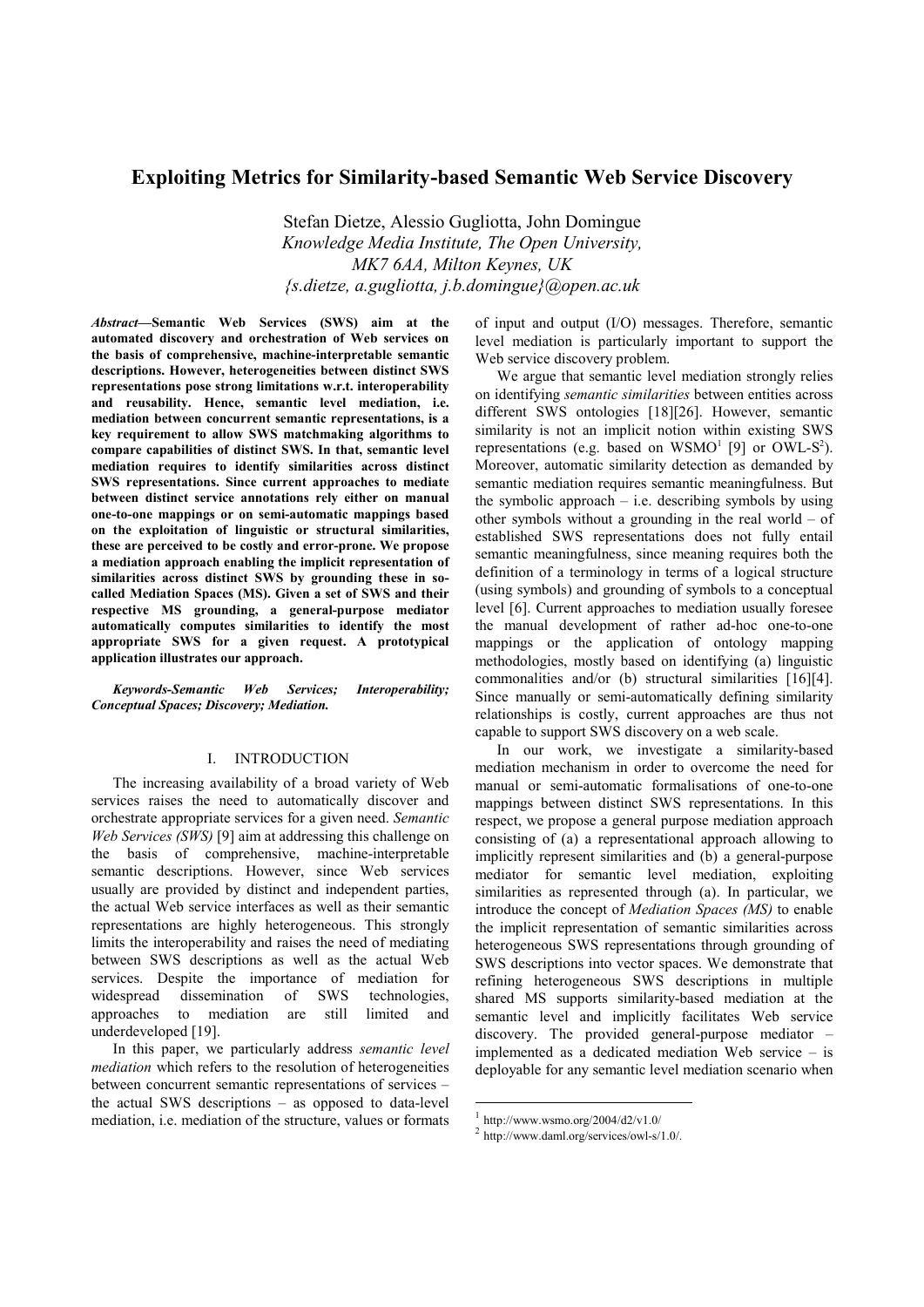being used together with our proposed representational approach.

The remainder of the paper is organized as follows: Section 2 introduces the SWS mediation problem, while our approach to mediation based on conceptually grounded SWS ontologies is proposed in Section 3. In Section 4, we introduce the implementation of a generic mediator and its deployment in a proof-of-concept application in Section 5. Finally, we discuss and conclude our work in Section 6.

## II. SEMANTIC WEB SERVICES MEDIATION

Before formally introducing the SWS mediation problem, we report below the abstract definitions of SWS and SWS mediation as used throughout the remainder of the paper, together with background information on current mediation approaches.

**Semantic Web Services:** a SWS description (either the description of the Web service or the description of the service request) is formally represented within a particular ontology that complies with a certain SWS reference model. By applying a common formalisation of an ontology [8] to SWS, we define a populated *service ontology O* – as utilised by a particular SWS representation – as a tuple:

$$
O = \{C, I, P, R, A\} \subset \text{SWS}
$$

With *C* being a set of *n* concepts where each concept  $C_i$ is described through *l(i) concept properties pc*, i.e.:

$$
PC_i = \{(pc_{i1}, pc_{i2}, ..., pc_{l(i)}) | pc_{ix} \in C_i\}.
$$

*I* represents all *m instances* where each instance  $I_{ii}$ represents a particular instance of a concept  $C_j$  and consists of *l(i) instantiated properties pi* instantiating the concept properties of *C<sup>j</sup>* :

$$
PI_{ij} = \left\langle (pi_{ij1}, pi_{ij2},..., pi_{l(i)}) \right| pi_{ijx} \in I_{ij} \right\}.
$$

Hence, the properties *P* of an ontology *O* represent the union of all concept properties *PC* and instantiated properties *PI* of *O*:

 $P = \{ [PC_1, PC_2, ..., PC_n] \cup [PI_1, PI_2, ..., PI_m] \}$ 

Given these definitions, we would like to point out that properties here exclusively refer to so-called data type properties. Hence, we define properties as being distinctive to relations *R*. The latter describe relations between concepts and instances. In addition, *A* represents a set of *axioms* which define constraints on the other introduced notions. Since certain parts of a SWS ontology describe certain aspects of the Web service (request), such as its capability *Cap*, interface *If* or non-functional properties *Nfp* [5], a SWS ontology can be perceived as a conjunction of ontological subsets:

$$
Cap \cup If \cup Nfp = O \subset SWS
$$

The semantic capability description, as central element of a SWS description, consists of further subsets, describing the assumptions *As*, effects *Ef*, preconditions *Pre* and postconditions *Post* of a Web Service. However, given the lack of a clear distinction between assumption/effect and pre-/postcondition, we prefer the exclusive usage of assumptions/effects:

*As* ∪ *Ef* = *Cap* ⊂ *O* ⊂ *SWS*

**SWS mediation:** mediation aims at addressing heterogeneities among distinct SWS to support all stages that occur at SWS runtime, namely *discovery*, *orchestration* and *invocation*. In contrast to [19][5], we classify the mediation problem into (i) *semantic level* and (ii) *data level mediation* (Figure 1). The following simplified picture illustrates the chronological order of different mediation tasks at SWS runtime.



Figure 1. Semantic level and data level mediation as part of SWS discovery, orchestration and invocation.

Whereas (i) refers to the resolution of heterogeneities between concurrent semantic representations of services – e.g. by aligning distinct SWS representations – (ii) refers to the mediation between mismatches related to the Web service implementations themselves, i.e. related to the structure, value or format of I/O messages. Hence, semantic level mediation primarily supports the discovery stage, whereas data level mediation occurs during orchestration and invocation. Please note that, for the sake of simplification, Figure 1 just depicts mediation between a SWS request and multiple SWS, while leaving aside mediation between different SWS or between different requests.

Several approaches, such as [1][2][15][20][23][26], aim at addressing the mediation issue partially by dealing either with (i) or (ii). For instance, [2] proposes a semantic mediation framework for scientific workflows relying on the notion of semantic type and structural type, defined in a shared ontology. The semantic type gives a meaning to data, and the structural type is the data schema. As in [23] their work adapts data with a common semantic type but different structural types. In contrast, [26] provides an attempt to support similarity detection for mediation within SWS composition by exploiting syntactic similarities between SWS representations. However, it can be stated that all the above mentioned approaches rely on the definition of a priori mappings, the agreement of a shared ontology or the exploitation of semi-automatic ontology mapping approaches. Hence, providing a generic solution to mediation between heterogeneous SWS remains a central challenge.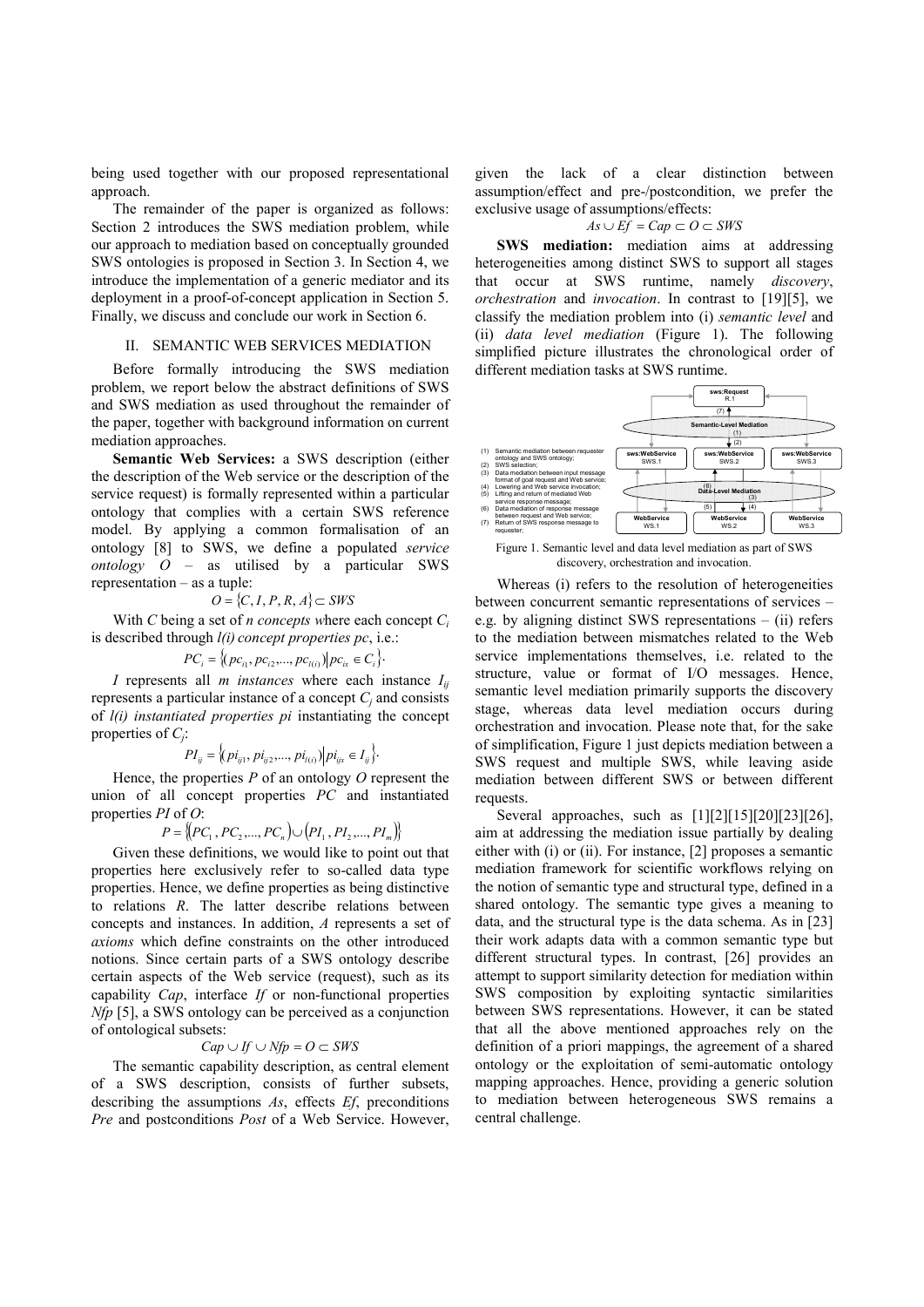**Semantic level mediation as a similarity computation problem:** In this paper, we exclusively address semantic level mediation, what is perceived to be a fundamental requirement to further exploit SWS approaches on a Web scale. To understand the needs of semantic level mediation, it is necessary to understand the requirements of the SWS discovery task to which semantic level mediation is supposed to contribute. In order to identify whether a particular SWS *S1* is potentially relevant for a given request *S2*, a SWS broker has to compare the capabilities of  $S_I$  and  $S_2$ , i.e. it has to identify whether the following holds true:

## $As_2$  ⊂  $As_1$  ∪  $Ef_2$  ⊂  $Ef_1$

However, in order to compare distinct capabilities of available SWS which each utilize a distinct vocabulary, these vocabularies have to be aligned. For instance, to compare whether an assumption expression  $As_1 \equiv \neg I_1 \cup I_2$ of one particular *SWS*<sup>*I*</sup> is the same as  $As_2 \equiv I_3 \cup -I_4$  of another  $SWS_2$ , where  $I_i$  represents a particular instance, matchmaking engines have to perform two steps: (a) identification of relationships between concepts/instances involved in distinct SWS representations; (b) evaluation whether the semantics of the two SWS expressions match each other. Whereas current SWS execution environments exclusively focus on (b), semantic level mediation also requires mediation between different ontologies, as in (a), and can be perceived as a particular instantiation of the *ontology mapping* problem [26]. The goal is, to establish formal relations between a set of knowledge entities *E<sup>1</sup>* from an ontology  $O<sub>I</sub>$  – used to represent a particular SWS  $S_1$  – with entities  $E_2$  which represent the same or a similar semantic meaning in a distinct ontology  $O_2$  [4][8] which is used to represent an additional SWS *S2*. The term *set of entities* here refers to the union of all concepts *C*, instances *I*, relations *R* and axioms *A* defined in a particular SWS ontology. In that, semantic mediation strongly relies on identifying *semantic similarities* [1] between entities across different SWS ontologies. Hence, the identification of similarities is a necessary requirement to solve the mediation problem for multiple heterogeneous SWS representations [18][26][7]. However, in this respect, the following issues have to be taken into account:

*I1 - Symbolic SWS representations lack meaningfulness and are ambiguous*: similarity-detection across distinct SWS representations requires semantic meaningfulness which inherently represents semantic similarity between represented entities. However, the symbolic approach, i.e. describing symbols by using other symbols, without a grounding in the real world, of established SWS representation standards, leads to ambiguity issues and does not fully entail semantic meaningfulness, since meaning requires both the definition of a terminology in terms of a logical structure (using

symbols) and grounding of symbols to a conceptual level [6][15].

*I2 - Lack of automated similarity-detection methodologies*: Describing the complex notion of specific SWS capabilities in all their facets is a costly task and may never reach semantic completeness due to *I1*. While capability representations across distinct SWS representations – even those representing the same realworld entities – hardly equal another, semantic similarity is not an implicit notion within SWS representations. But manually or semi-automatically defining similarity relationships is costly. Moreover, such relationships are hard to maintain in the longer term.

Given the lack of inherent similarity representation, current approaches to ontology mapping could be applied to facilitate SWS mediation. These approaches aim at semi-automatic similarity detection across ontologies mostly based on identifying linguistic and/or structural similarities between entities of distinct ontologies [16][4][12]. Work following a combination of such approaches in the field of ontology mapping is reported in  $[13][11][16][6]$ . However, it can be stated, that such approaches require manual intervention, are costly and error-prone, and hence, similarity-computation remains as central challenge.

In our vision, instead of semi-automatically formalising individual mappings, methodologies to automatically compute or implicitly represent similarities across distinct SWS representations are better suited to facilitate SWS mediation.

## III. SIMILARITY-BASED SWS DISCOVERY BASED ON MEDIATION SPACES

To overcome the issues introduced in the previous section, we propose a mediation approach which utilises a novel representation mechanism which implicitly represents similarities.

#### *A. Mediation Spaces for SWS*

We propose a representational approach which grounds a SWS representation in so-called *Mediation Spaces (MS),* which are inspired by *Conceptual Spaces (CS)* [10] and enable the implicit representation of semantic similarities across heterogeneous SWS representations provided by distinct agents. MS propose the representation of concepts which are used as part of SWS descriptions as multidimensional geometrical vector spaces which are defined through sets of quality dimensions. Instances are represented as vectors (members), i.e. particular points in a MS where similarity between two vectors is indicated by their spatial distance. Hence, refining heterogeneous SWS descriptions into multiple shared MS supports similarity based mediation at the semantic level and consequently facilitates SWS discovery.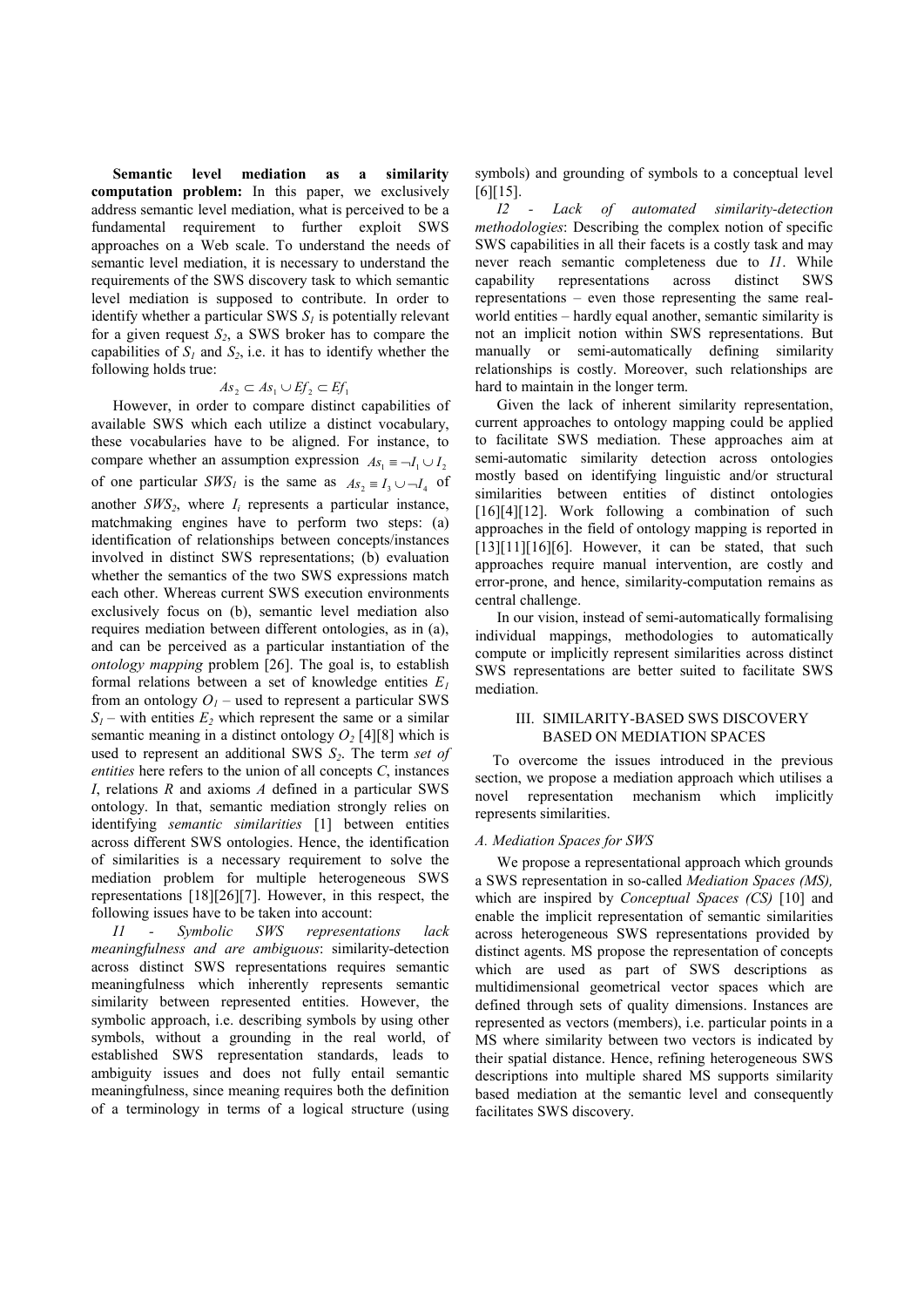Whereas CS allow the representation of semantic similarity as a notion implicit to a constructed knowledge model, it can be argued, that representing an entire SWS through a coherent MS might not be feasible, particularly when attempting to maintain the meaningfulness of the spatial distance as a similarity measure.



Figure 2. Representing heterogeneous SWS representations through shared Mediation Spaces.

Therefore, we claim that MS are a particularly promising model when being applied to individual concepts – as part of SWS descriptions – instead of representing an entire SWS ontology in a single MS. In that, we would like to highlight that we consider the representation of a set of *n* concepts *C* of a SWS ontology *O* through a set of *n* MS (Figure 2). Hence, instances of concepts are represented as members (i.e. vectors) in the respective MS. While still taking advantage from implicit similarity information within a MS, our hybrid approach – combining SWS descriptions with multiple MS – allows to overcome CS-related issues, such as the lack of expressivity for arbitrary relations, by maintaining the advantages of ontology-based SWS representations. Please note that our approach relies on the agreement on a common set of MS for a given set of distinct SWS ontologies, instead of a common agreement on the used ontologies/vocabularies themselves. Thus, whereas in the latter case two agents have to agree on a common ontology at the concept and instance level, our approach requires just agreement at the concept level, since instance similarity becomes an implicit notion. Moreover, we assume that the agreement on ontologies at the concept level (Figure 2) becomes an increasingly widespread case, due to, on the one hand, increasing use of upper-level ontologies such as  $DOLCE^3$ ,  $SUMO<sup>4</sup>$  or  $OpenCyc<sup>5</sup>$  which support a certain degree of commonality between distinct ontologies. On the other hand, SWS ontologies often are provided within closed environments, for instance, virtual organisations, where a common agreement to a certain

-

extent is ensured. In such cases, the derivation of a set of common MS is particularly applicable and straightforward.

In order to refine and represent SWS descriptions within a MS, we formalised the MS model into an ontology, currently being represented through OCML [14]. The ontology enables the instantiation of a set of MS to represent a given set of concepts as part of SWS descriptions. Referring to [19], we formalise a MS as a vector space defined through quality dimensions  $d_i$  of *MS*. Each dimension is associated with a certain metric scale, e.g. ratio, interval or ordinal scale. To reflect the impact of a specific quality dimension on the entire MS, we consider a prominence value *p* for each dimension [19]. Therefore, a MS is defined by

$$
MS^{n} = \{(p_{1}d_{1}, p_{2}d_{2},..., p_{n}d_{n}) | d_{i} \in MS, p_{i} \in \mathfrak{R}\}.
$$

However, usage context, purpose and domain of a particular MS strongly influence the ranking of its quality dimensions. This clearly supports our position of describing distinct MS explicitly for individual concepts. Please note that we enable dimensions to be detailed further in terms of subspaces. Hence, a dimension within one MS may be defined through another MS by using further dimensions. In such a case, the particular quality dimension  $d_j$  is described by a set of further quality dimensions. In this way, a MS may be composed of several subspaces and consequently, the description granularity can be refined gradually. Furthermore, dimensions may be correlated. Information about correlation is expressed through axioms related to a specific quality dimension instance.

A member *M* – representing a particular instance – of the MS is described through a set of valued dimension vectors  $v_i$ :

$$
M^n = \{(v_1, v_2, ..., v_n)|v_i \in M\}
$$

With respect to [19], we define the semantic similarity between two members of a space as a function of the Euclidean distance between the points representing each of the members. However, we would like to point out that different distance metrics could be considered, dependent on the nature and purpose of the MS. Given a MS definition *MS* and two members *V* and *U*, defined by vectors  $v_0$ ,  $v_1$ , …,  $v_n$  and  $u_1$ ,  $u_2$ , …,  $u_n$  within *MS*, the distance between *V* and *U* can be calculated as:

$$
dist(u, v) = \sqrt{\sum_{i=1}^{n} p_i \left( \left( \frac{u_i - \overline{u}}{s_u} \right) - \left( \frac{v_i - \overline{v}}{s_v} \right) \right)^2}
$$

where *u* is the mean of a dataset *U* and  $S_u$  is the standard deviation from *U*. The formula above already considers the so-called Z-transformation or standardization [24] which facilitates the standardization of distinct measurement scales utilised by different quality dimensions in order to enable the calculation of distances in a multi-dimensional and multi-metric space.

<sup>3</sup> http://www.loa-cnr.it/DOLCE.html

<sup>4</sup> http://www.ontologyportal.org/

<sup>5</sup> http://www.opencyc.org/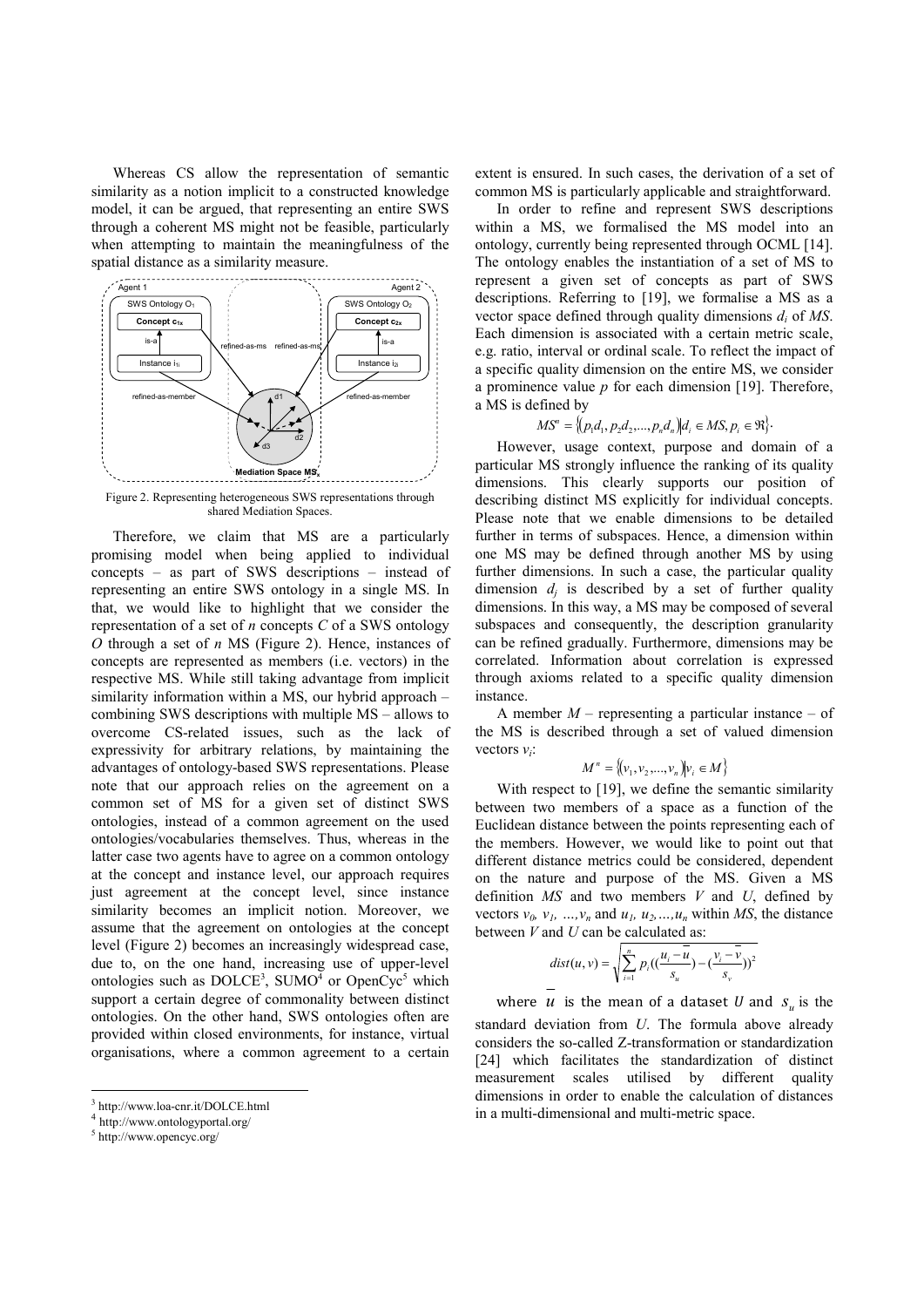#### *B. Aligning SWS Capabilities through Mediation Spaces*

Following our vision, the provisioning of SWS representations is a highly heterogeneous and distributed procedure that is accomplished autonomously by distinct agents. In particular, we distinguish two groups of involved agents: (C1) *distributed SWS providers and consumers* and (C2) *centralised SWS maintainers*. The existence of C2 is implied by the broker-based nature of SWS technologies.

Specifically, the overall procedure of providing SWS following our approach is based on the following steps:

- S1.Provisioning of a central SWS runtime environment  $(C2)$ .
- S2. Provisioning of SWS representations  $S<sup>n</sup>$  (C1).
- S3.Providing appropriate *MS<sup>i</sup>* for each distinct realworld entity represented within an available SWS ontology *O*.
	- S3.1. Representing concept properties  $pc_{ij}$  of  $C_i$  as dimensions  $d_{ij}$  of  $MS_i$  (C2).
	- S3.2.Assignment of metrics to each quality dimension *dij* (C2).
	- S3.3.Assignment of prominence values  $p_{ij}$  to each quality dimension *dij* (C2)*.*
	- S3.4. Representing all instances  $I_{ik}$  of  $C_i$  as members in  $MS_i$  (C1).

Whereas *S1* and *S2* are foreseen within the SWS vision in general, *S3* represents an additional activity aiming at providing the representational facilities required to realise our mediation approach. Please note that certain steps are performed by a centralised SWS maintainer (C2) – such as the provisioning of the SWS environment (*S1*) and the representation of concepts involved in SWS descriptions as MS  $(S3.1 - S3.3)$  – whereas others are accomplished by distributed Web service providers (C1) – such as the provisioning of SWS descriptions (*S2*) and the representation of instances as members following the defined MS (*S3.4*). In that, this methodology takes into account the fact that Web services as well as their semantic annotations usually are provided by distributed and independent actors.

#### IV. A SIMILARITY-BASED MEDIATION SERVICE

To facilitate our MS-based approach, we provided a general-purpose mediator – implemented as a particular mediation service – which in fact is composed of two standard Web services (MWS.1, MWS.2). Given the ontological refinement of SWS descriptions into MS as introduced in Section III, the mediation service is reusable and can be deployed to solve all sorts of semantic level mediation scenarios.

At runtime, the first MWS.1 is invoked. Its inputs are a particular *SWS<sup>i</sup>* (e.g. a service request description), named *base,* and the SWS descriptions of all *x* available services that are potentially relevant for the base*:*

#### $in(MWS.1) = SWS_i \cup \{SWS_1, SWS_2, ..., SWS_x\}$

Each SWS contains a set of concepts  $C = \{c_1, c_m\}$  and instances *I={i1..in}*. Exchange of such ontological descriptions through SOAP is enabled by using an XMLserialisation as exchange format. MWS.1 first identifies all members  $M(SWS_i)$  – in the form of valued vectors  $\{v_i, v_n\}$  $-$  refining the instance  $i_l$  of the base as proposed in Section III. In addition, for each concept *c* within the base the corresponding mediation space representations  $MS = \{MS_1, MS_m\}$  are retrieved. Similarly, for each  $SWS_i$ related to the base, members  $M(SWS_i)$  – which refine capabilities of  $SWS_j$  and are represented in one of the mediation spaces  $MS<sub>1</sub>$ *.MS<sub>m</sub>*</sub> – are retrieved. In that, the output of MWS.1 represents also the input of MWS.2 and can be described as follows:

 $in(MWS.2) = MS \cup M(SWS_i) \cup \{M(SWS_1), M(SWS_2),..., M(SWS_x)\}$ 

MWS.2 aims at computing the semantic similarities between the capability descriptions of *SWS<sup>i</sup>* and the *x* associated  $SWS_j$ . In order to do so, MWS.2 is provided with the retrieved ontological descriptions, namely all members  $M(SWS_i)$  and  $M(SWS_i)$  and the respective space definitions *MS*. Based on the ontological descriptions of the input, for each member  $v_l$  within  $M(SWS_l)$ , MWS.2 computes the Euclidean distances to any member of all  $M(SWS_j)$  which is represented in the same space  $MS_j$  as  $v_l$ . In case one set of members *M(SWSj)* contains several members in the same  $MS - e.g. \, SWS_j$  targets several instances of the same kind – the algorithm just considers the closest distance since the closest match determines the appropriateness for a given goal. For example, if one SWS supports several different locations, just the one which is closest to the one required by  $SWS_i$  determines the appropriateness.

Consequently, mediation service MWS.2 computes a set of *x* sets of distances  $Dist(SWS_i) = \{Dist(SWS_i, SWS_i),$ *Dist(SWS<sup>i</sup> ,SWS2) .. Dist(SWS<sup>i</sup> ,SWSx)}* where each  $Dist(SWS_i, SWS_j)$  contains a set of distances  ${dist_1}$ *.dist<sub>n</sub>* $}$ where any  $dist_i$  represents the distance between one particular member  $v_i$  of  $SWS_i$  and one member refining one instance of the capabilities of *SWS<sup>j</sup>* . Hence, the overall similarity between the base  $SWS_i$  and any  $SWS_j$  could be defined as being reciprocal to the mean value of the individual distances between all instances of their respective capability descriptions and hence, is calculated as follows:

$$
Sim(SWS_i, SWS_j) = \left(Dist(SWS_i, SWS_j)\right)^{-1} = \left(\frac{\sum_{k=1}^{n} (dist_k)}{n}\right)^{-1}
$$

The final output of the composed mediator is a set of *x* similarity values – computed as described above – which each indicates the similarity between the base  $SWS_i$  and one of the *x* target SWS:

 $out(SWS.1.2) = \{ Sim(SWS_{i_1}SWS_1), Sim(SWS_{i_2}SWS_2), ..., Sim(SWS_{i_r}SWS_x) \}$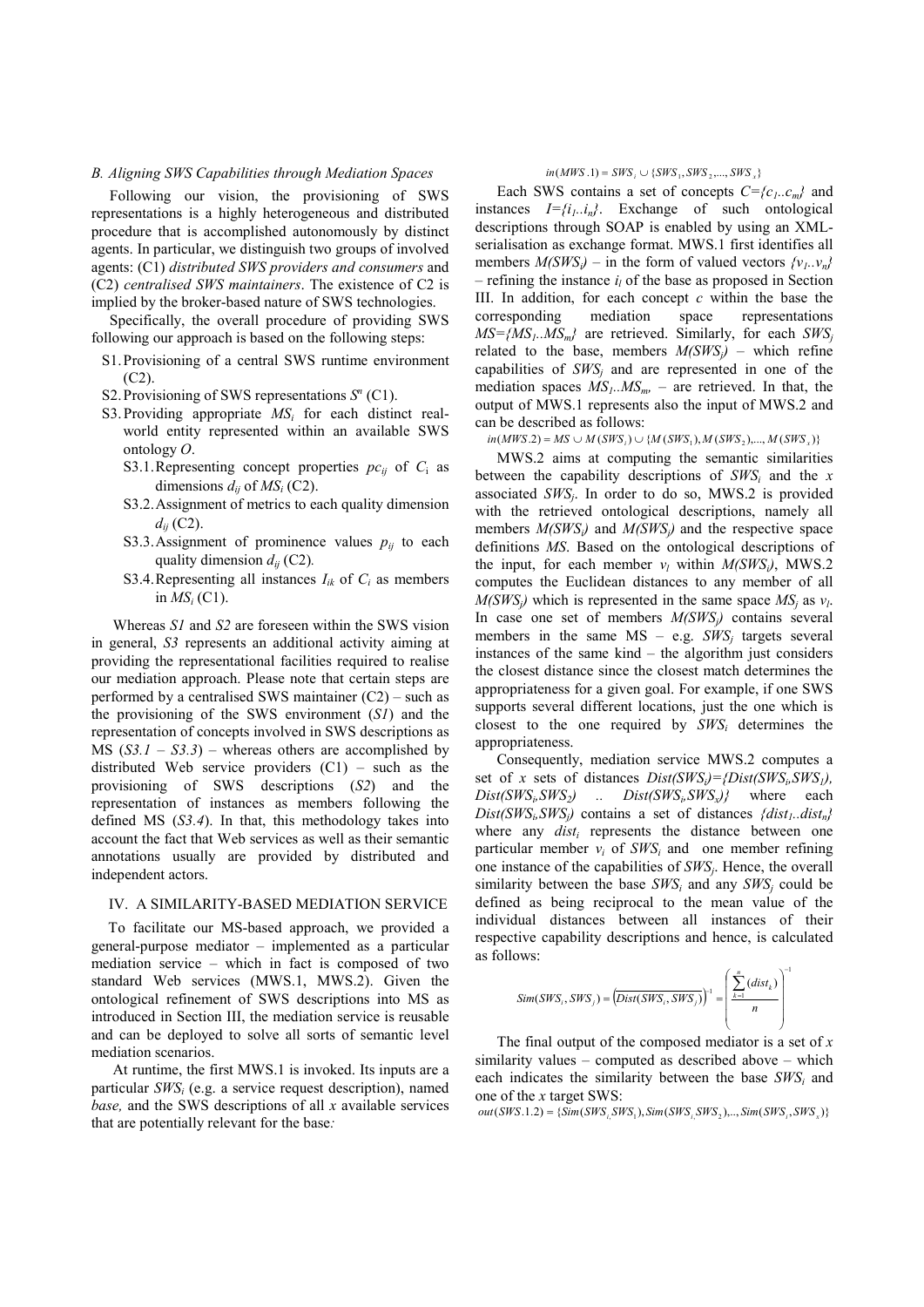As a result, the most similar *SWS<sup>j</sup>* , i.e. the closest associated SWS, can be invoked. In order to ensure a certain degree of overlap between the actual request and the invoked functionality, we also defined a *threshold similarity value T* which determines the similarity threshold for any potential invocation.

## V. DEPLOYING SIMILARITY-BASED MEDIATION BETWEEN WEATHER FORECAST SERVICES

Even though our approach could be applied to any kind of SWS reference model, we adopted WSMO [9] to implement a proof-of-concept prototype. Particularly, we deployed the mediation Web services introduced in the previous section as WSMO mediator.



Figure 3. Semantic level mediation facilitated through a general-purpose WSMO mediator.

Moreover, we make use of IRS-III [3], a WSMOcompliant reasoner and SWS broker environment. As example, Figure 3 illustrates the functionality of our mediator being deployed to mediate between a goal request and several WSMO SWS. In this example scenario, the WSMO mediator (*Med.1*) mediates between a given goal *G.1* and a set of 3 potentially relevant Web services (*SWS.1, SWS.2, SWS.3*). According to WSMO specifications, *Med.1* is associated with a distinct goal (*G.1.1*) that, in our case, is achieved by the orchestration of MWS.1 and MWS.2 (Section IV). In this example, similarity-based mediation is applied during SWS discovery.

The general schema depicted in Figure 3 has been also actualised within an initial proof-of-concept prototype application which mediates between different weather forecast Web services. Here, *SWS1, SWS2* and *SWS<sup>3</sup>* provide weather forecast information for different locations. Each service has distinct constraints, and thus distinct SWS descriptions. In detail, *SWS1* is able to provide forecasts for France and Spain while *SWS2* and *SWS3* are providing forecasts for the United Kingdom. All services show different Quality of Service (QoS) parameters. Three distinct service ontologies  $- O<sub>1</sub>, O<sub>2</sub>$ , and  $O_3$  – together with a SWS request ontology  $O_4$  had been created, each defining the capability of the respective service by using distinct vocabularies. For example, *SWS<sup>2</sup>* considers concepts representing the notions of location and QoS together with corresponding instances (see also Table  $1$ ).

$$
\{(country, QoS), (UK, QoS2)\}\subset O_2\subset SWS_2
$$

By applying the representational approach proposed in Section III, each concept of the involved heterogeneous SWS representations had been refined as a shared MS, while instances - defining the capabilities of available SWS and SWS requests - were defined as members. No explicit relations were formalised across ontologies. Instead, similarities between instances are computed by means of distance calculation in the shared MS.

For example, a simplified space (*MS1: Location Space* in Figure 4) was utilized to refine geographical notions (e.g. country) by using two dimensions indicating the geospatial position of the location:

 $\{(p_1l_1, p_2l_2)\} = \{(latitude, longitude)\} = MS_1$ 

The two dimensions latitude and longitude are equally ranked, and hence, a prominence value of 1 has been applied to each dimension. Note that each of the depicted concepts and instances, such as *O2:UK* and *O3:UK*, are distinct and independent from each other, and thus might show heterogeneities, such as distinct labels, for instance *United Kingdom* and *Great Britain*. In the case of *O2:UK*  and  $O_3$ *: UK*, these two instances are refined by two distinct members:

 $L_1(SWS_2) = \{(v_1 = 55.378051, v_2 = -3.435973)v_i \in MS_1\}$  and

 $L_1(SWS_3) = \{ (v_1 = 55.378048, v_2 = -3.435963) | v_i \in MS_1 \}.$  Each

member has been defined by different individuals applying similar, but non-equivalent geodata.



Figure 4. Grounding assumptions of distinct weather forecast SWS to common MS.

In addition, a second space (*MS2: QoS Space* in Figure 4) has been defined by three dimensions – latency (in ms), throughput (number of Web services), availability (in %):  $\{(p_1r_1, p_2r_2, p_3r_3)\}\$  =  $\{(latency, throughput, availability)\}$  =  $MS_2$ 

In that, assumptions of available SWS had been described independently in terms of simple conjunctions of instances which were individually refined in shared MS as shown in Table 1. Potential service consumers define a request as a WSMO goal (e.g. *SWS4* in Figure 4) together with the set of input parameters and the underlying assumptions. Analogous to the SWS descriptions,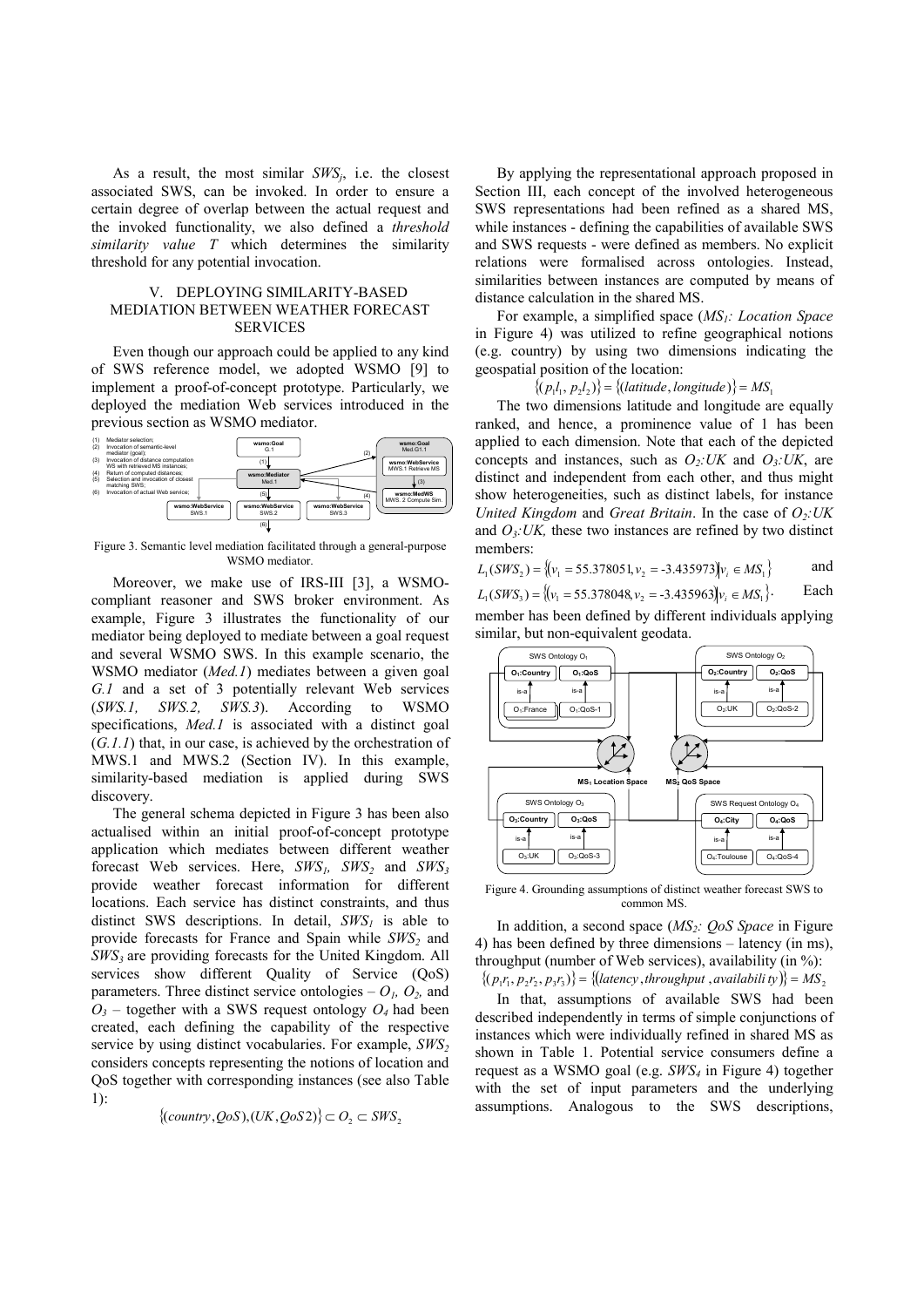instances used to define the goal assumptions are grounded to members in the corresponding MS.

TABLE 1. ASSUMPTIONS OF INVOLVED SWS AND SWS REQUESTS DESCRIBED IN TERMS OF VECTORS IN *MS1* AND *MS2*.

|                  | <b>Assumption</b><br>$Ass_{sws} = (L_{ssws} \cup L_{ssws} \cup  \cup L_{ssws}) \cup (Q_{ssws} \cup Q_{ssws} \cup  \cup Q_{ssws})$ |                                   |
|------------------|-----------------------------------------------------------------------------------------------------------------------------------|-----------------------------------|
|                  | Members $L_i$ in $MS_1$ (locations)                                                                                               | Members $C_i$ in $MS_2$ (QoS)     |
| SWS <sub>1</sub> | $L_{1(SWS1)} = \{(46.227644, 2.213755)\}$<br>$L_{2(SWS1)} = \{(40.463667, -3.74922)\}$                                            | $Q_{1(SWS1)} = \{(155, 2, 91)\}$  |
| SWS <sub>2</sub> | $L_{1(SWS2)} = \{(55.378051, -3.435973)\}$                                                                                        | $Q_{1(SWS2)} = \{(15, 50, 98)\}$  |
| SWS <sub>3</sub> | $L_{1(SWS3)} = \{(55.378048, -3.435963)\}$                                                                                        | $Q_{1(SWS3)} = \{(78, 5, 95)\}$   |
| SWS <sub>4</sub> | $L_{1(SWS4} = \{(55.378048, -3.435963)\}$                                                                                         | $Q_{1(SWS4)} = \{(0, 100, 100)\}$ |

As shown in Table 1, the request *SWS4* assumes a SWS which provides weather forecast for the location UK  $(L_1(SWS_4))$  and ideal  $\text{OoS}$   $(O_1(SWS_4))$  demanding zero latency but high throughput and availability. Though no exact SWS matches these criteria, at runtime similarities are calculated between *SWS4* and the related SWS (*SWS1*, *SWS2*, *SWS3*) through the mediation services introduced in Section IV. This led to the calculation of the following similarity values:

TABLE 2. AUTOMATICALLY COMPUTED SIMILARITIES BETWEEN SWS REQUEST *SWS4* AND AVAILABLE SWS.

|                  | Similarities |  |
|------------------|--------------|--|
| SWS <sub>1</sub> | 0.010290349  |  |
| SWS <sub>2</sub> | 0.038284954  |  |
| SWS <sub>3</sub> | 0.016257476  |  |

Given these similarities, our mediation service automatically selects the most similar SWS (*SWS2*) and triggers its invocation, potentially leading to further data level mediation tasks.

#### VI. DISCUSSION AND CONCLUSIONS

In order to facilitate SWS interoperability we proposed a semantic mediation approach based on two contributions: (a) a hybrid representation using a combination of symbolic SWS representations and concept groundings in multiple MS and (b) a general-purpose mediation service enabling to compute similarities between distinct SWS representations. MS follow the vector space theory and enable the representation of instances as vectors to facilitate the automatic computation of similarities by means of spatial distances. A dedicated MS formalisation enables the instantiation of a corresponding MS (member) for each individual concept (instance) of any arbitrary SWS ontology.

The introduced two-fold representational approach supports implicit representation of similarities between instances across heterogeneous SWS, and consequently, provides a means to facilitate Web service interoperability. In fact, given the set of SWS representations grounded into MS, our general-purpose mediation Web service is able to compute their similarities in order to identify the best possible match. Furthermore, our approach is supported by a formal method on how to derive MS representations for

individual concepts of arbitrary SWS representations. To evaluate our approach, we deployed a prototypical application based on WSMO in a weather forecast booking scenario.

The proposed approach has the potential to significantly reduce the effort required to mediate between distinct heterogeneous SWS and the extent to which distinct parties have to share their conceptualisations. Whereas traditional mediation methodologies rely on either manual formalisations of one-to-one mappings or mechanisms to semi-automatically detect similarities at the concept and the instance level, our approach supports automatic similarity-computation between instances though requiring a common agreement on a shared MS. However, even for the case of heterogeneous MS, traditional semiautomatic mapping methodologies could be applied to initially align distinct MS. In addition, incomplete similarities are computable between partially overlapping MS. Given the nature of our approach – aiming at mediating between sets of concepts/instances which are used to annotate particular SWS – we argue that our solution is particularly applicable to SWS frameworks which are based on rather light-weight service semantics such as WSMO-Lite  $[25]$ , SAWSDL<sup>6</sup> or OWL-S. Moreover, by representing SWS through vectors which are independent from the underlying representation language, potentially our approach could bridge between concurrent SWS reference models.

However, the authors are aware that a considerable amount of additional effort is required to establish MSbased representations. Future work will investigate the scalability of our approach, as well as its reusability in distinct application domains. Moreover, while overcoming issues introduced in Section II, further issues remain. For example, whereas defining instances, i.e. vectors, within a given MS appears to be a straightforward process of assigning specific quantitative values to quality dimensions, the definition of the MS itself is not trivial and dependent on individual perspectives and subjective appraisals. In addition, whereas semantics of instances are grounded to metrics within a MS, the quality dimensions themselves are subject to ones interpretation what might lead to ambiguity issues. Nevertheless, distance calculation relies on the fact that resources are described in equivalent geometrical spaces. However, particularly with respect to the latter, traditional ontology and schema matching methods could be applied to align heterogeneous spaces. In addition, we would like to point out that the increasing usage of upper level ontologies such as DOLCE or SUMO and the progressive reuse of ontologies, particularly in loosely coupled organisational environments, leads to an increased sharing of (SWS) formalisations, particularly at the schema level. As a result, our proposed hybrid

-

<sup>6</sup> http://www.w3.org/2002/ws/sawsdl/